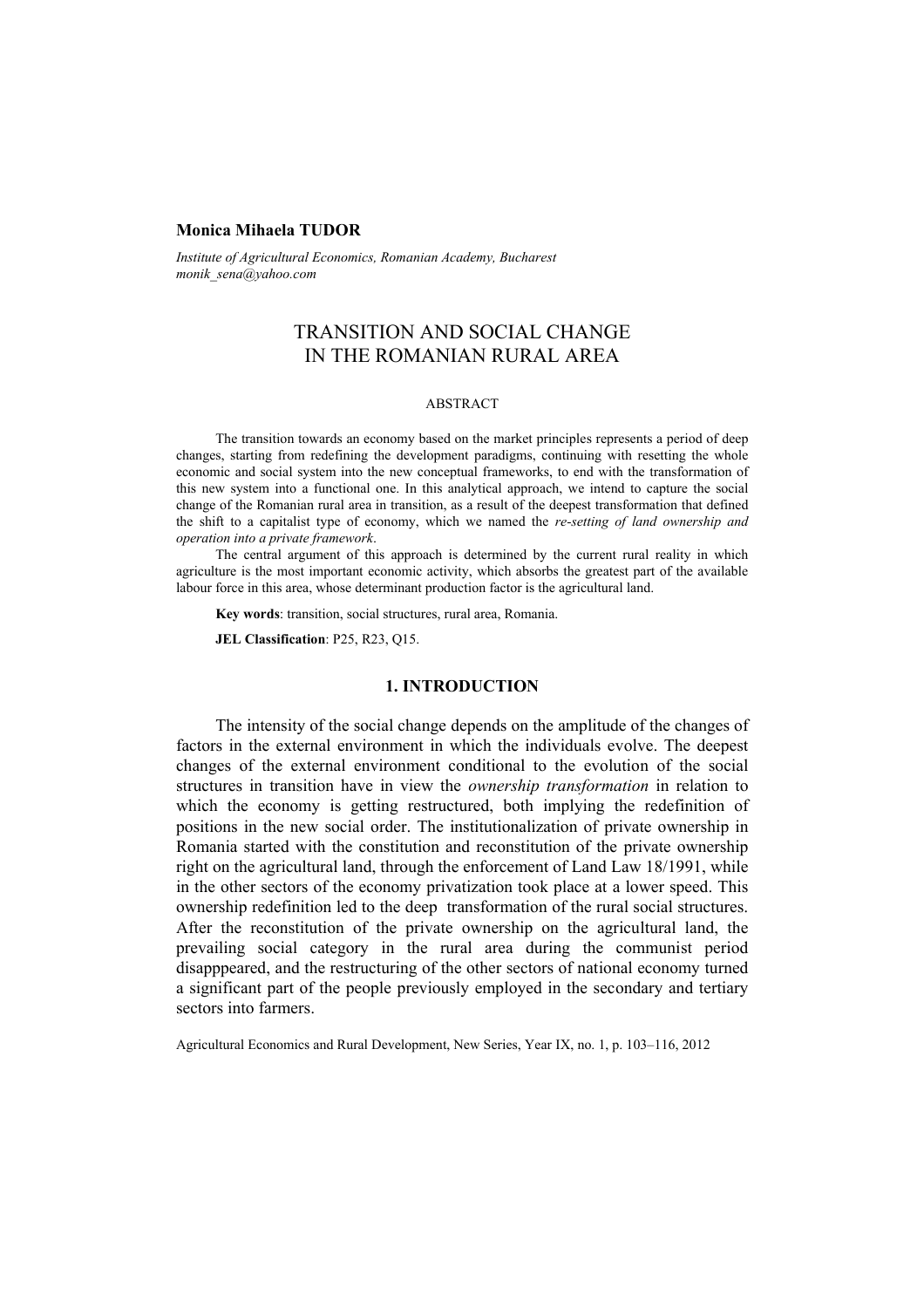The rural area became the main absorber of the shocks generated by the restructuring of overall economy, the private land ownership being one of the main means to meet the subsistence needs of the household members. We could say that the rural social structures were the first and the deepest affected by the transformations of the post-communist socio-economic environment.

### **2. THE AGRARIAN STRUCTURES AND THE RURAL WORLD**

*The farm size structure* is established as a pyramid-like hierarchy, which describes the structuring of the rural society by the most important economic activity in the countryside and which absorbs the greatest part of the available labour in this area.

*The agricultural farm system in Romania* was subject to some major shocks in the transition period, materialized into ample and long destructuring and restructuring processes, imposed by the land reforms and the agricultural policies that were not always coherent and not at all convergent. The result was that Romania, where agricultural land accounts for one-third of its total area, became a net importer of agri-food products. In a Europe where we speak about multifunctional agriculture, in Romania the debates still focus on the establishment of a farm system to satisfy the primary role of agriculture, namely to cover the population's agri-food needs.

There is a strong inter-conditionality relation between the structure of the Romanian farm system and their contribution to the job supply. Although Romania has over 40% of its population employed in agriculture, in reality this fact cannot be associated to the agricultural holdings assuming the *job supplier* role in the rural area. The existence of a great number of small-sized subsistence or semi-subsistence farms makes a large part of the population be *under-employed* in agriculture. The large volume of rural population and the lack of non-agricultural occupational alternatives, offers the commercial farms a very large labour recruiting pool, which does not force them to apply the technologization of agricultural works. Agriculture contribution to the employment of rural labour has rather the effect of maintaining the population in the stage of meeting its stringent existential needs, and less the improvement of the living standard of the rural community members.

### **3. THE LAND AREA OF FARMING UNITS**

The structure of the agricultural farm system is bipolar: 65.2% of the utilized agricultural area is operated by a large number of individual agricultural holdings (the Farm Structure Survey reports that in 2007 in Romania, 3.9 million individual agricultural holdings operated 2.29 hectares on the average), the remaining 34.8% of the utilized agricultural area being farmed by legal entity farms that totalled 17.7 thousand farms in 2007, with an average farmed area of 270 ha.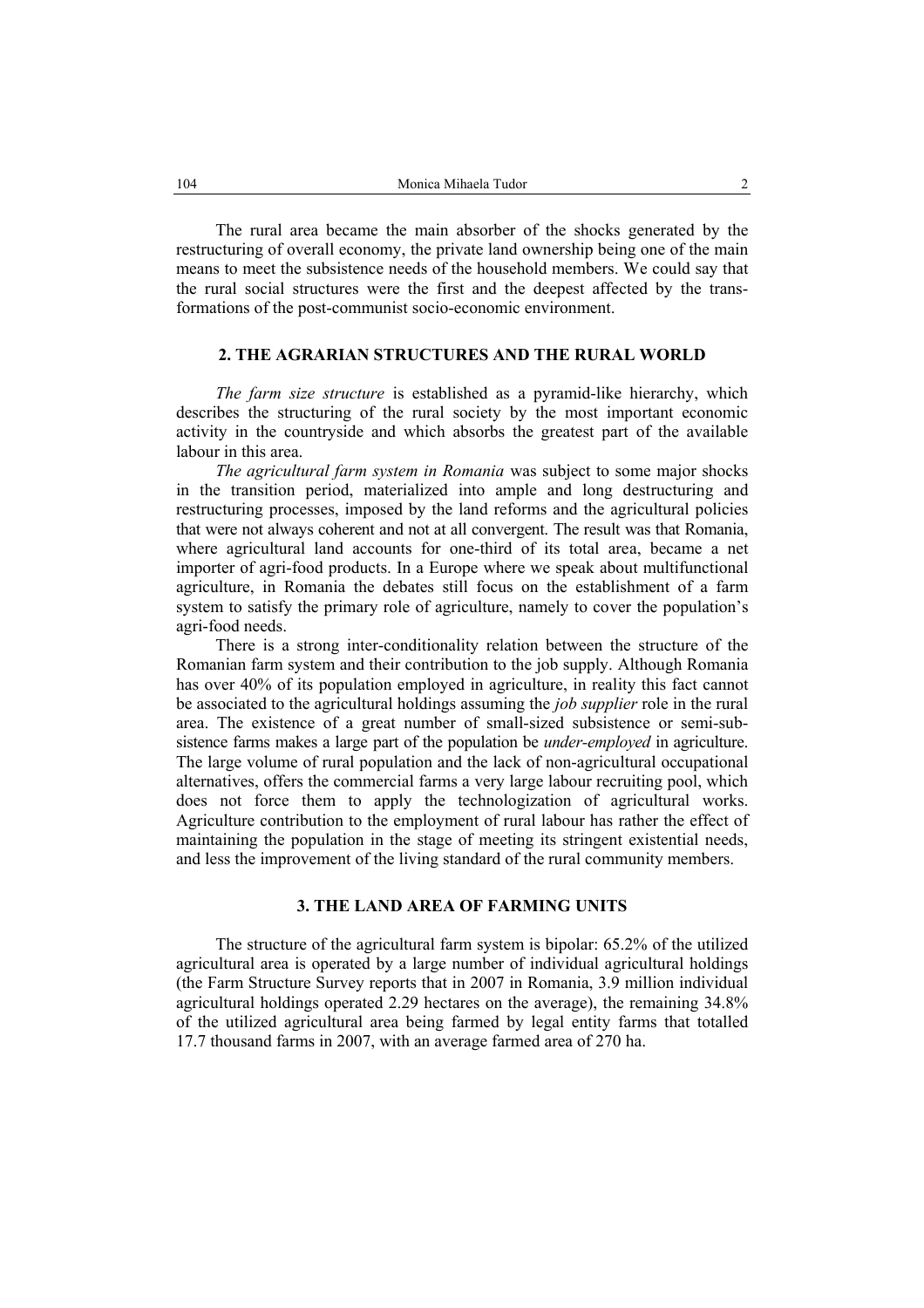The statistical data revealed the bipolarity of the Romanian farm system, where a small number of farms that own thousands of hectares and use modern agricultural techniques and technologies co-exists with an extremely large number of peasant household farms that operate small land areas (under 5 ha), using rather traditional technologies, whose production is intended to cover the subsistence needs of the rural household members. These two poles of the farming system managed about 70% of the utilized agricultural area in 2007. Between these two extremes, one can identify the semi-subsistence and medium-sized farms, which have a less significant specific weight, both as number and utilized agricultural area.

In the period 2002–2007, significant changes were produced in the number and distribution of utilized agricultural areas by farm categories. Thus, in the abovementioned period, the total number of agricultural holdings was down by 12.3%; this evolution was noticed in all the farm types. Hopefully, a process of concentration in land farming was simultaneously produced, the medium farm size increasing from 3.1 ha/farm in 2002 to 3.5 ha/farm in  $2007<sup>1</sup>$ . We can notice the significant increase, by 33%, of the average size of the individual agricultural holdings.

| Table 1                                                                                        |
|------------------------------------------------------------------------------------------------|
| Evolution of the farm structure by the utilized agricultural area size in the period 2002–2007 |

| <b>UAA</b> size                 |                   | Individual agricultural holdings |                   |                 |                   | Legal entity farms |                   |                 |  |
|---------------------------------|-------------------|----------------------------------|-------------------|-----------------|-------------------|--------------------|-------------------|-----------------|--|
| categories                      | <b>Number</b>     |                                  |                   | <b>Hectares</b> |                   | Number             |                   | <b>Hectares</b> |  |
|                                 | 2002 <sup>1</sup> | $2007^2$                         | 2002 <sup>1</sup> | $2007^2$        | 2002 <sup>1</sup> | $2007^2$           | 2002 <sup>1</sup> | $2007^2$        |  |
| Total, out of<br>which $(\%)$ : | 4462221           | 3913651                          | 7708758           | 8966309         | 22672             | 17699              | 6221952           | 4786738         |  |
| Without land                    | 4.1               | 2.0                              |                   | 0.0             | 2.8               | 1.8                |                   | 0.0             |  |
| under 1 ha                      | 48.5              | 43.0                             | 9.8               | 7.2             | 14.4              | 8.0                | 0.0               | 0.012           |  |
| $1-2$ ha                        | 20.1              | 20.4                             | 16.5              | 12.9            | 5.6               | 5.2                | 0.0               | 0.025           |  |
| $2-5$ ha                        | 21.3              | 24.6                             | 37.6              | 33.6            | 12.6              | 12.1               | 0.2               | 0.1             |  |
| $5-10$ ha                       | 4.8               | 7.6                              | 18.4              | 22.3            | 14.0              | 13.3               | 0.3               | 0.3             |  |
| $10 - 20$ ha                    | 0.8               | 1.8                              | 5.9               | 10.1            | 6.4               | 7.0                | 0.3               | 0.3             |  |
| $20 - 30$ ha                    | 0.1               | 0.2                              | 1.6               | 2.5             | 1.9               | 2.2                | 0.2               | 0.2             |  |
| $30 - 50$ ha                    | 0.1               | 0.2                              | 1.7               | 2.6             | 2.2               | 3.2                | 0.3               | 0.5             |  |
| $50 - 100$ ha                   | 0.1               | 0.1                              | 2.3               | 2.7             | 4.8               | 6.8                | 1.2               | 1.9             |  |
| over 100 ha                     | 0.1               | 0.1                              | 6.2               | 6.0             | 35.2              | 40.3               | 97.5              | 96.7            |  |

*Source*: <sup>1)</sup> NIS (2004) General agricultural census 2002, <sup>2)</sup> NIS (2008) 2007 Farm Structure Survey (2007).

The process of farming area transfer from the legal entity farms units to the individual agricultural holdings continues, also as an effect of the continuation of the agricultural land ownership right reconstitutio<sup>2</sup> and of withdrawal from the agricultural associations.

 $\frac{1}{1}$  EUROSTAT Data Base, http://epp.eurostat.ec.europa.eu/portal/page/portal/agriculture/data/ database.

 $2$  Law 247/2005 "Law on the reform in ownership and justice, as well as a few adjacent measures" introduces the "restitutio in integrum" principle (land restitution to former owners without imposing an upper limit).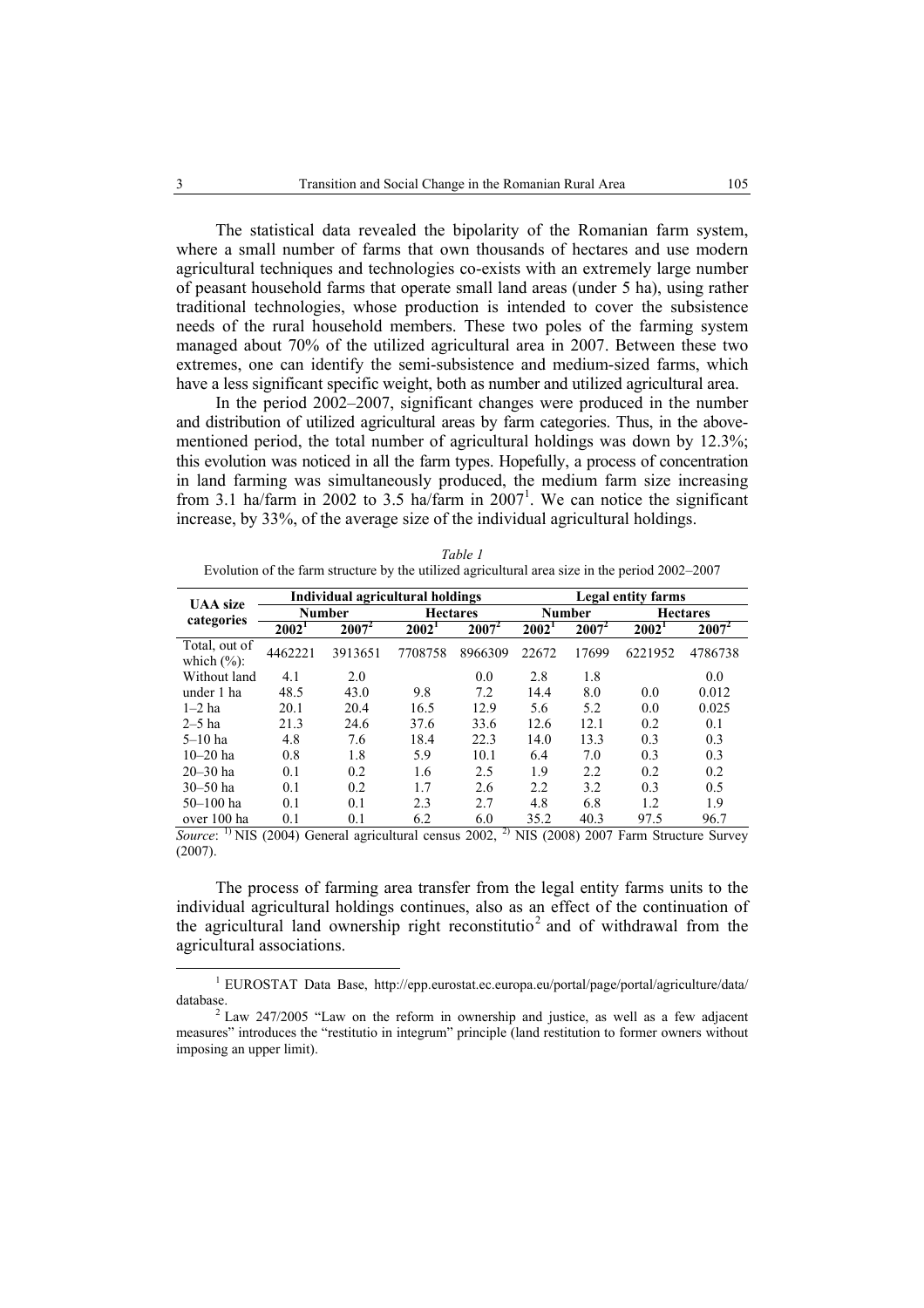As a result of these structural transformations, the farm system configuration in 2007 can be described by classifying the farms into four categories, according to their integration into the market flows<sup>3</sup>:

– Very small and small farms – under 5 ha, accounting for 89.9% of the total number of farms and 35.1% of total utilized area (average area 1.37 ha): these farms practice subsistence agriculture, and their products mostly go to self-consumption; insignificant amounts of production are sold on the market, in order to obtain some cash incomes to cover certain stringent needs;

– Small to medium-sized farms from 5 to 10 ha, representing 7.6% of the total number of farms, 14.7% of utilized area and an average size of 6.7 ha; they practice semi-subsistence agriculture, the production mainly going to self- consumption and partially to the market;

– Medium-sized farms from 10 to 50 ha, accounting for 2.2% of the total number of farms and 10.2% of the utilized agricultural area, with an average area of 16.3 ha. The characteristic of these farms is that they are mainly marketoriented, hence they are commercial farms;

– Large-sized farms – between 50 and 100 ha – and very large-sized farms – 100 ha and over 100 ha; they represent 0.4% of the total number of farms and 40% of utilized agricultural area; these have an average area of 382 ha and practice commercial agriculture.

Although in the period 2002–2007 the number of *individual agricultural holdings that operated less than one hectare had a slight decreasing trend, these continue to represent more than 43% of total farms in Romania* and they operate only 4.7% of  $UAA<sup>4</sup>$  in 2007. As these farms do not benefit from area payments *(SAPS Scheme<sup>5</sup>* , the eligible farms being only those larger than one hectare, with compact parcels larger than 0.3 ha), *this increases the vulnerability of their members to the poverty risk.* As the transfers from the budget for the financial support to agricultural works are not possible any more and the farm products do not have a commercial destination, it will be impossible for these farms to farm their land in the absence of alternative income sources. An important means to attenuate the poverty risk for this category of farms and even to transform the household economic activities into a prosperity source for their members is the development of farms on the multifunctionality principles, i.e. by developing certain non-farm activities on the agricultural farm and using its resources for supplementing farmers' incomes (some traditional food products in commercial interest, agro-tourism, small crafts, handicraft etc).

 $\frac{3}{3}$  Classification proposed by Marin Popescu in the paper *Economia rurală din România*, Gavrilescu, D., Violeta Florian (coord.) (2007), Terra Nostra, Iași, p. 122.<br><sup>4</sup> UAA – Utilized Agricultural Area, the area consisting of arable land, kitchen garden,

<sup>(</sup>permanent) pastures and natural hayfields and permanent crops (vine and fruit-tree plantations). This area can be located in the residence locality (commune/town/municipality/sectors of Bucharest municipality) or in localities other than the residence locality of the agricultural holding.

SAPS – Single Area Payment Scheme.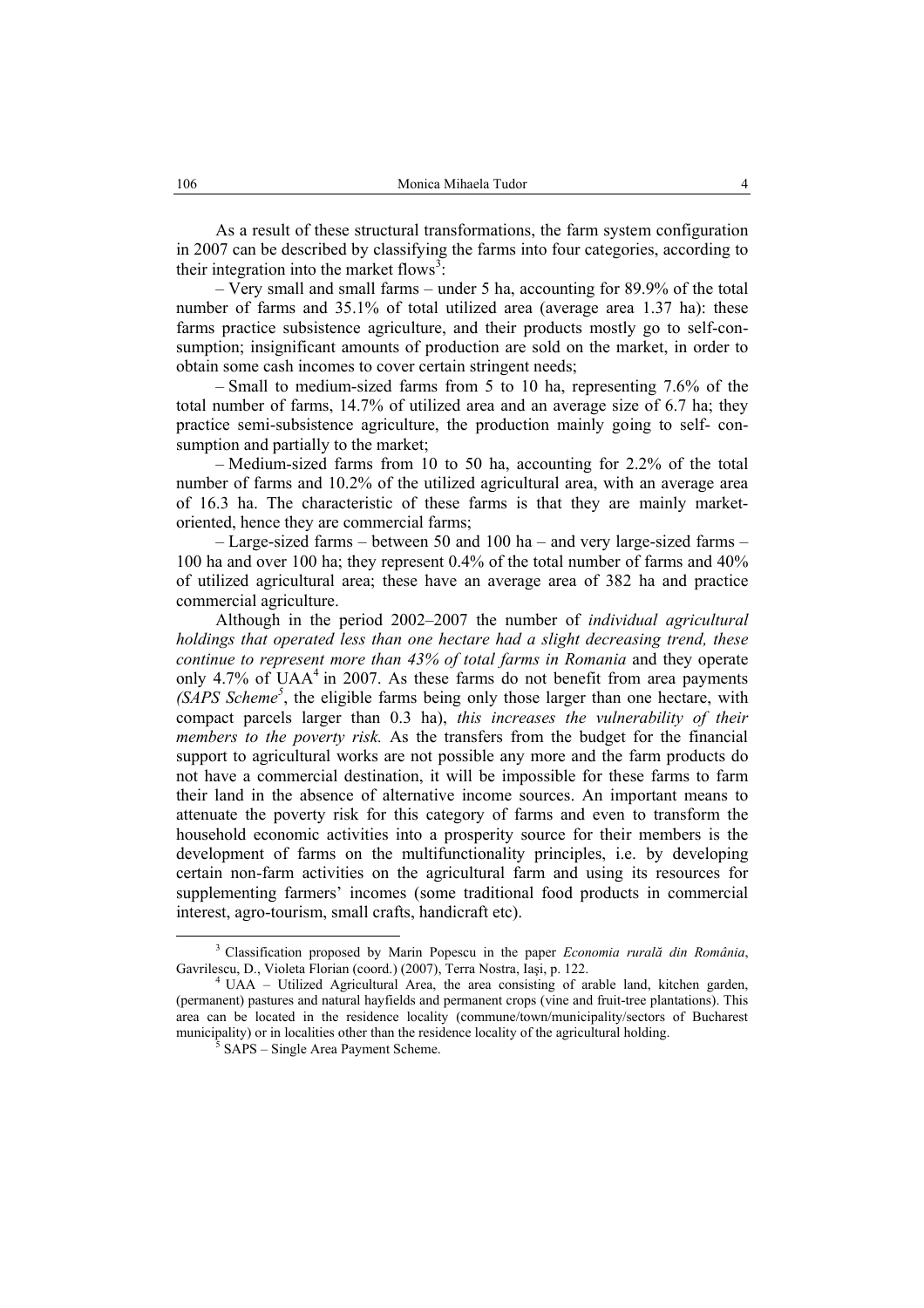At present, *the farm structure by size classes* is very close to that in place after the agrarian reform of 1945, characterized by the high share of farms smaller than 5 ha (over 91%). It is more than obvious that the present size structure of land ownership considerably limits the possibility of intensive agriculture practice by adequate use of crop rotation, irrigations, mechanization, application of chemicals, etc.

The low farm size generates major risks on the way of transforming the individual agricultural farm into a commercial farm that generates significant incomes for its members. As the available agricultural area diminishes, the farm production specialization and intensivization opportunity decreases as the land resources are firstly perceived as a means to ensure food security for the household members.

The number of agricultural households that farm their land on individual basis grew in the first decade of the transition to market economy, as a great part of the urban industrial restructuring "victims" returned to the rural area and to agriculture. In 1993, the number of individual farms totalled 3.4 million and their average area reached 2.14 ha; by 1999, as result of the continuation of the agrarian reforms by which the land ownership right was reconstituted on areas larger than 10 hectares (which had been the limit for land restitution per household according to Land Law 18/1991) and of the disaggregation of the associative forms of farm land operation established between the new small owners in early transition, the number of individual farms exceeded 4.1 million and their average area reached about  $2.4 \text{ ha}^6$ . The land size of the individual farm remained very small, which significantly diminishes the chances of this farm type transformation into a commercial farm.

In the second post-communist decade, the number of individual agricultural farms began to decrease; this process was accompanied by a slight tendency of land operation concentration, at the level of individual agricultural households inclusively. The increase of the average farm size after the year 2000 had the fastest growth rates in the regions Center, North-West, West and Bucharest, in which the average farmed area by an individual agricultural household farm increased by 40% in seven years (with a maximum increase of 71% for the individual agricultural holdings in the region Center).

These regions benefit from the significant contribution of a relatively more diversified occupational structure in the rural area (generated by the higher economic development level) in generating certain incomes from off-farm occupations, which relieves a part of the rural households and their financial resources from the pressure of the need to cover the subsistence food consumption. As a result, some of the households can give up (and even gave up) farming part of the area into ownership, transferring its use to some third parties – small individual farms or legal entity units – which enabled land consolidation on these areas (Annex 1).

 $\overline{6}$ OECD (2000) *Assessment of Agricultural Policies: Romania*, MAF, p. 99.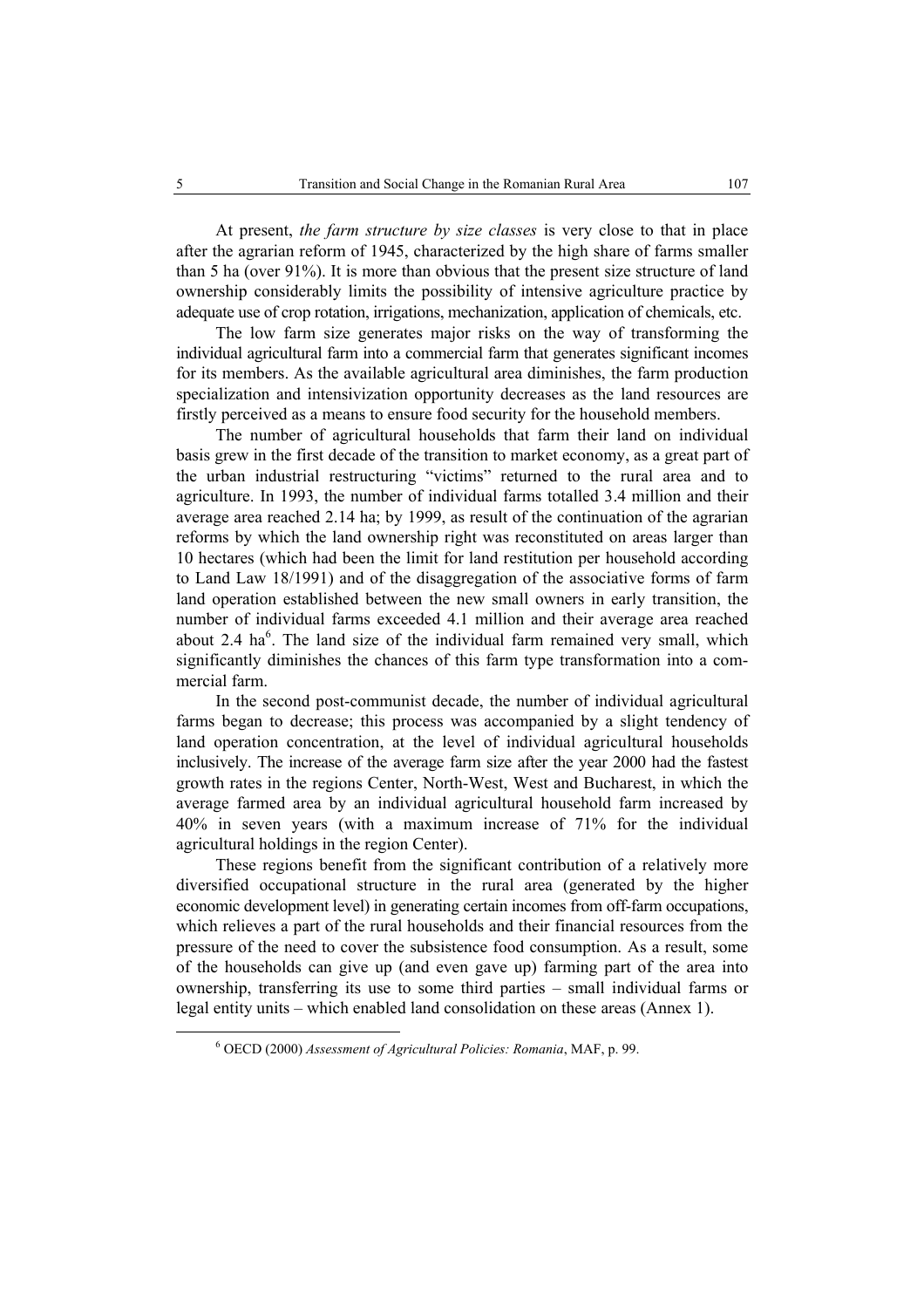| <b>Region</b>    | Individual agricultural holdings |            |      |          |            |      |          |            |      |
|------------------|----------------------------------|------------|------|----------|------------|------|----------|------------|------|
|                  | 2002 <sup>1</sup>                |            |      | $2005^2$ |            |      | $2007^3$ |            |      |
|                  | thousand                         | <b>UAA</b> | ha/  | thousand | <b>UAA</b> | ha/  | thousand | <b>UAA</b> | ha/  |
|                  |                                  | thousand   | farm |          | thousand   | farm |          | ha         | farm |
|                  |                                  | ha         |      |          | ha         |      |          |            |      |
| Total            | 4736.6                           | 7715.6     | 1.63 | 4237.9   | 9102.0     | 2.15 | 3905.5   | 8966.3     | 2.30 |
| <b>NE</b>        | 905.7                            | 1353.6     | 1.49 | 852.0    | 1478.1     | 1.73 | 802.3    | 1584.0     | 1.97 |
| <b>SE</b>        | 586.7                            | 1063.7     | 1.81 | 529.7    | 1303.1     | 2.46 | 497.4    | 1263.2     | 2.54 |
| S                | 936.8                            | 1149.7     | 1.23 | 844.4    | 1232.1     | 1.46 | 758.6    | 1218.4     | 1.61 |
| <b>SW</b>        | 642.1                            | 1149.6     | 1.79 | 606.2    | 1398.0     | 2.31 | 578.7    | 1292.3     | 2.23 |
| W                | 394.4                            | 908.0      | 2.30 | 315.2    | 945.6      | 3.00 | 281.8    | 952.0      | 3.38 |
| NW               | 661.8                            | 1166.9     | 1.76 | 588.5    | 1433.2     | 2.44 | 530.4    | 1483.9     | 2.80 |
| Center           | 524.4                            | 866.2      | 1.65 | 438.3    | 1243.3     | 2.84 | 394.3    | 1111.2     | 2.82 |
| <b>Bucharest</b> | 84.7                             | 57.9       | 0.68 | 63.6     | 68.6       | 1.08 | 62.0     | 61.3       | 0.99 |

| Table 2                                                    |
|------------------------------------------------------------|
| Regional evolution of the individual agricultural holdings |

*Source*: <sup>1)</sup> NIS (2004) General Agricultural Census, 2002; <sup>2)\*\*</sup> NIS (2006) Farm Structure Survey 2005; 3) NIS (2008) Farm Structure Survey 2007.

Without benefiting from off-farm occupational opportunities, the rural population in the regions South, South-West and North-East puts a much higher demographic pressure on the land resources. What is specific to these regions is the fact that the small-sized agricultural holdings do not demonstrate the same pronounced behaviour in giving up farming the agricultural land themselves, the number of individual agricultural households going down by less than 20% in 2007 compared to 2002. Given the poor development of the rural non-farm business sector, the rural households focused their efforts on increasing the farm size, as main means to cover the subsistence needs (Annex 1). But this strategy is adopted by many rural households that own land, which makes it more difficult to increase the farm size. Furthermore, for land consolidation, the households that intend to develop a commercial farm are facing competition on the land market from the part of the great tenants, which somehow restricts their successful access to the farmland transactions.

The low size of the land areas operated by the peasant household farms is equivalent to a low welfare level, as long as this source of consumer goods is not replaced by another one to generate cash incomes on the rural household. As a result, the low size of the agricultural individual holding can be associated with a worsening tendency of the social structure, mainly in the case of the rural households that largely depend on agriculture.

## **4. THE ECONOMIC SIZE OF THE AGRARIAN STRUCTURES**

The excessive polarization of agricultural land operation at the level of small and very small-sized farms has major implications upon the productive capacity of Romanian agriculture and upon the access opportunities to a decent living standard for the agricultural household members.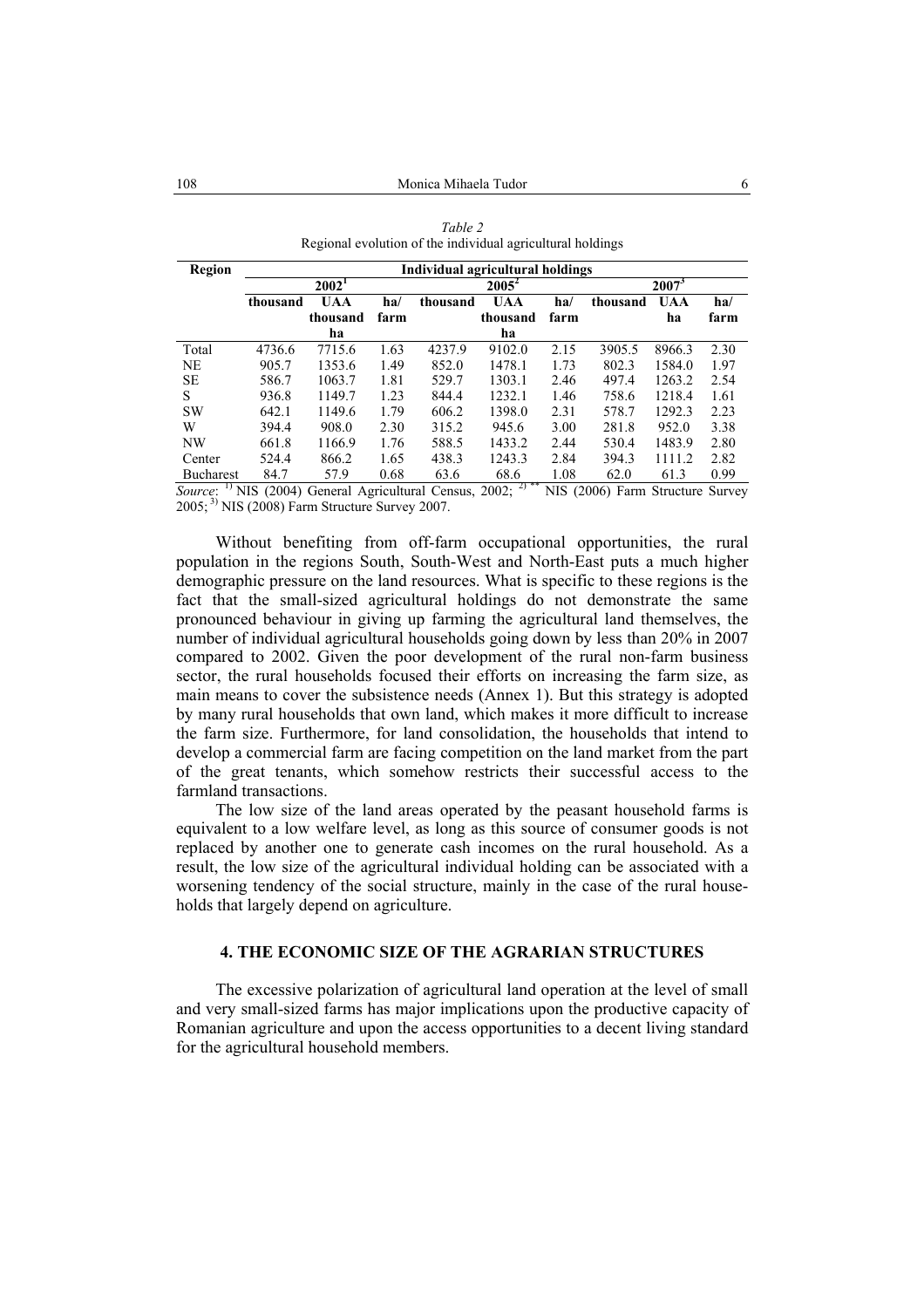|                                      | 2003    |               | 2007    |       |  |
|--------------------------------------|---------|---------------|---------|-------|--|
| No. of farms $-$ total, out of which | 4484890 |               | 3931350 |       |  |
|                                      | No.     | $\frac{0}{0}$ | No.     | $\%$  |  |
| No. of farms under 1 ESU             | 3273110 | 72.98         | 3064670 | 77.95 |  |
| No. of farms between 1 and 2 ESU     | 865500  | 19.30         | 629800  | 16.02 |  |
| No. of farms between 2 and 4 ESU     | 268540  | 5.99          | 169560  | 4.31  |  |
| No. of farms between 4 and 8 ESU     | 51630   | 1 1 5         | 43320   | 1.10  |  |
| No. of farms between 8 and 16 ESU    | 12610   | 0.28          | 12950   | 0.33  |  |
| No. of farms between 16 and 40 ESU   | 6670    | 0.15          | 6390    | 0.16  |  |
| No. of farms between 40 and 100 ESU  | 3870    | 0.09          | 2910    | 0.07  |  |
| No. of farms between 100 and 250 ESU | 1880    | 0.04          | 1270    | 0.03  |  |
| No. of farms over 250 ESU            | 1100    | 0.02          | 480     | 0.01  |  |

| Table 3                               |
|---------------------------------------|
| Farm structure by economic size (ESU) |

*Source*: EUROSTAT database 2009, http://epp.eurostat.ec.europa.eu/extraction.

Thus, the greatest part of farms – over 94% – have an economic size under 2  $ESU<sup>7</sup>$ , while at EU-27 level this share is by thirty percent lower (Table 3). Under these conditions, the average economic size of a Romanian agricultural farm amounted to 0.96 ESU in 2007, representing the tenth part of the value reported for a farm in EU (10.5 ESU/agricultural farm in EU-27).

The Eurostat data reveal a negative phenomenon in the structural changes regarding the economic size of farms, namely the increase of the specific weight of farms whose economic output is lower than 1 ESU. This evolution signals out that an increasing number of small-sized farms are facing great difficulties in managing their production activities and are in the situation of choosing between continuing the farming activity by themselves, leaving their land unfarmed or transferring the right of use or even the land ownership to other operators. Regardless of their decision, the members of households who are in this situation are confronted with major risks of losing their only source for covering their subsistence needs. *The low economic output of the small-sized individual agricultural holding* is another argument for the adoption of certain multifunctional development strategies on this type of rural households.

### **5. (UNDER) UTILIZATION OF WORKING TIME IN AGRICULTURE**

Another argument in favour of implementing the multifunctional development strategies for the agricultural farms in general and mainly for the *agricultural individual farms is labour under utilization on* the latter group of farms.

 $\frac{1}{7}$  $7$  The European Size Unit (ESU) is a standard gross margin of 1200 EUR, used to express the economic size of an agricultural farm. For each activity of a farm (for example for wheat production, for dairy cows or for grapes production), the standard gross margin (SGM) is estimated on the basis of utilized area for certain crops (or number of livestock heads) and a regional coefficient. The sum of all these margins, derived from the activities on a certain agricultural farm, is its economic size, which is then expressed in European size units (by dividing total SGM in euro by 1200, and thus the conversion to ESU is obtained).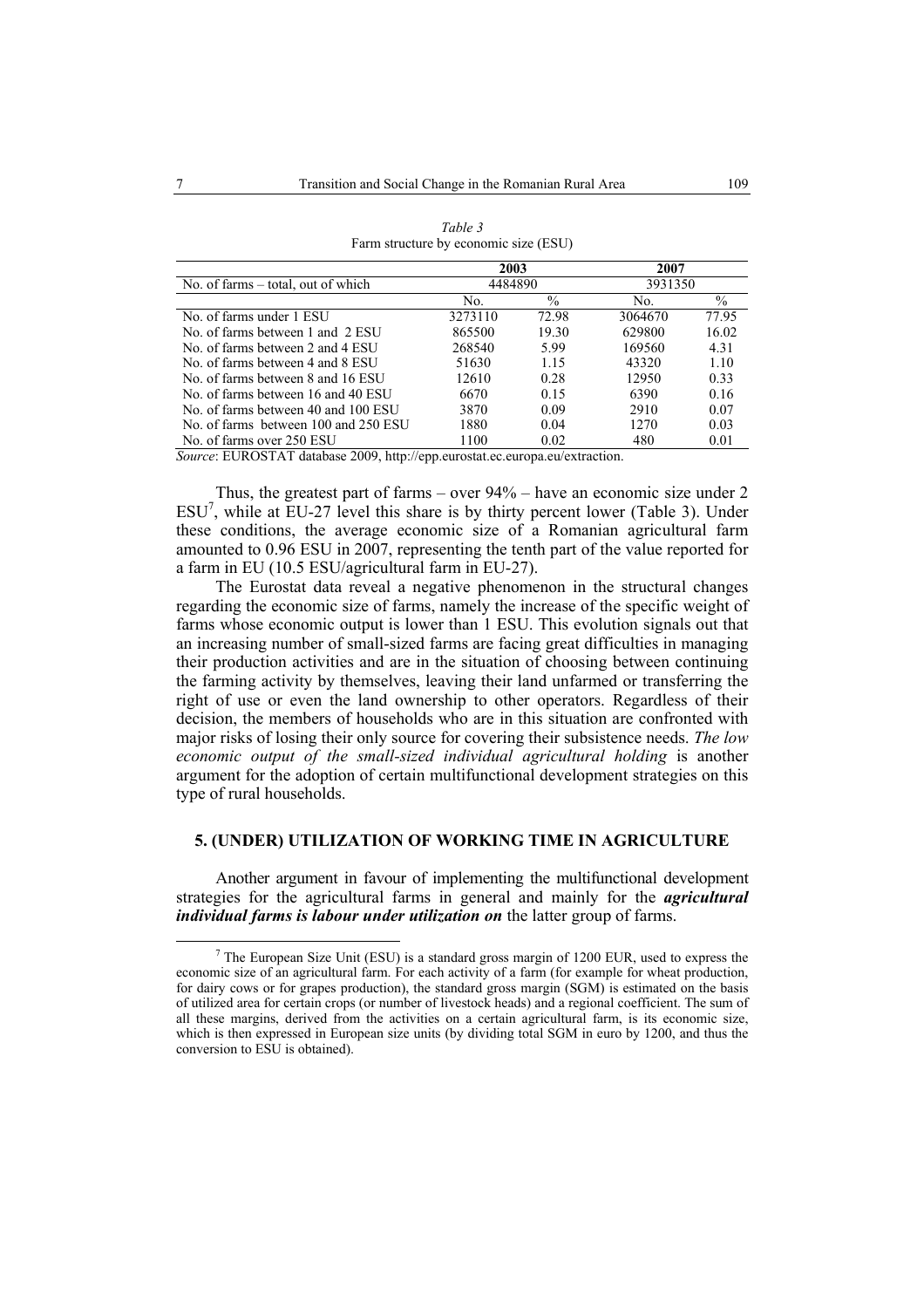Out of total working time devoted to agriculture, over 97% is used for obtaining agricultural products on the individual farms that manage only 65% of the land resources (of UAA in 2007).

| Table 4                                                               |
|-----------------------------------------------------------------------|
| Distribution of working time devoted to agriculture by types of farms |

|                                  | 2005                                                   |                                  | 2007                                                                                               |                |  |  |
|----------------------------------|--------------------------------------------------------|----------------------------------|----------------------------------------------------------------------------------------------------|----------------|--|--|
|                                  | of days worked/<br>pers.                               | time allocated<br>to agriculture | Average number % in working Average number % in working<br>of days worked/ time allocated<br>pers. | to agriculture |  |  |
| Individual<br>agricultural farms | 73.1                                                   | 97.0                             | 764                                                                                                | 97.6           |  |  |
| Legal entity units               | 241.7<br>Counsel MIC (2009) Form Structure Survey 2007 | 3.0                              | 171.3                                                                                              | 2.4            |  |  |

*Source*: NIS (2008) Farm Structure Survey 2007.

As a result, a member of individual agricultural holdings worked on the farm only 76.4 days on the average in 2007. At the level of the legal entity units, an underutilization of labour resources can be also noticed, the average days worked on farm by a person permanently employed in agriculture being down in the period 2005 – 2007 from 241.7 days/year to 171.3 days/year.

Thus, a chronic underutilization of labour force in the case of individual agricultural farms can be noticed, the differences between the occupational behaviour in agriculture at this farm type level being quire insignificant across regions, except for the region Bucharest where the annual number of days worked on farm per person who practice this activity on the household being 104.2 in 2007. We can estimate that this is a direct consequence of two phenomena: i) relatively low dependence on agriculture in the region Bucharest determined by the diversity of off-farm occupational opportunities makes fewer household members be involved in the farming activity, in their spare time; ii) increased intensity of production activities on the agricultural holdings near the capital city, which fructifies their position rent in the vicinity of an agri-food market with high potential.

The household members' involvement in the farming activities on the individual household farms is different. Thus, in most regions, except for Bucharest, the individual farm heads devote less time to farming activities compared to the other household members. Among the components of an agricultural household, those who devoted the most numerous days to the farm works in 2007 are the wife/husband of the farm head.

The average number of days worked in agriculture by a member of an individual agricultural holding fluctuates across regions. Two factors influence this disparity: the higher the importance of agriculture in the occupational structure, the less time a person employed in agriculture allocates annually to the activities on the individual farm (the correlation coefficient between the average number of days worked in agriculture/person and the share of population employed in agriculture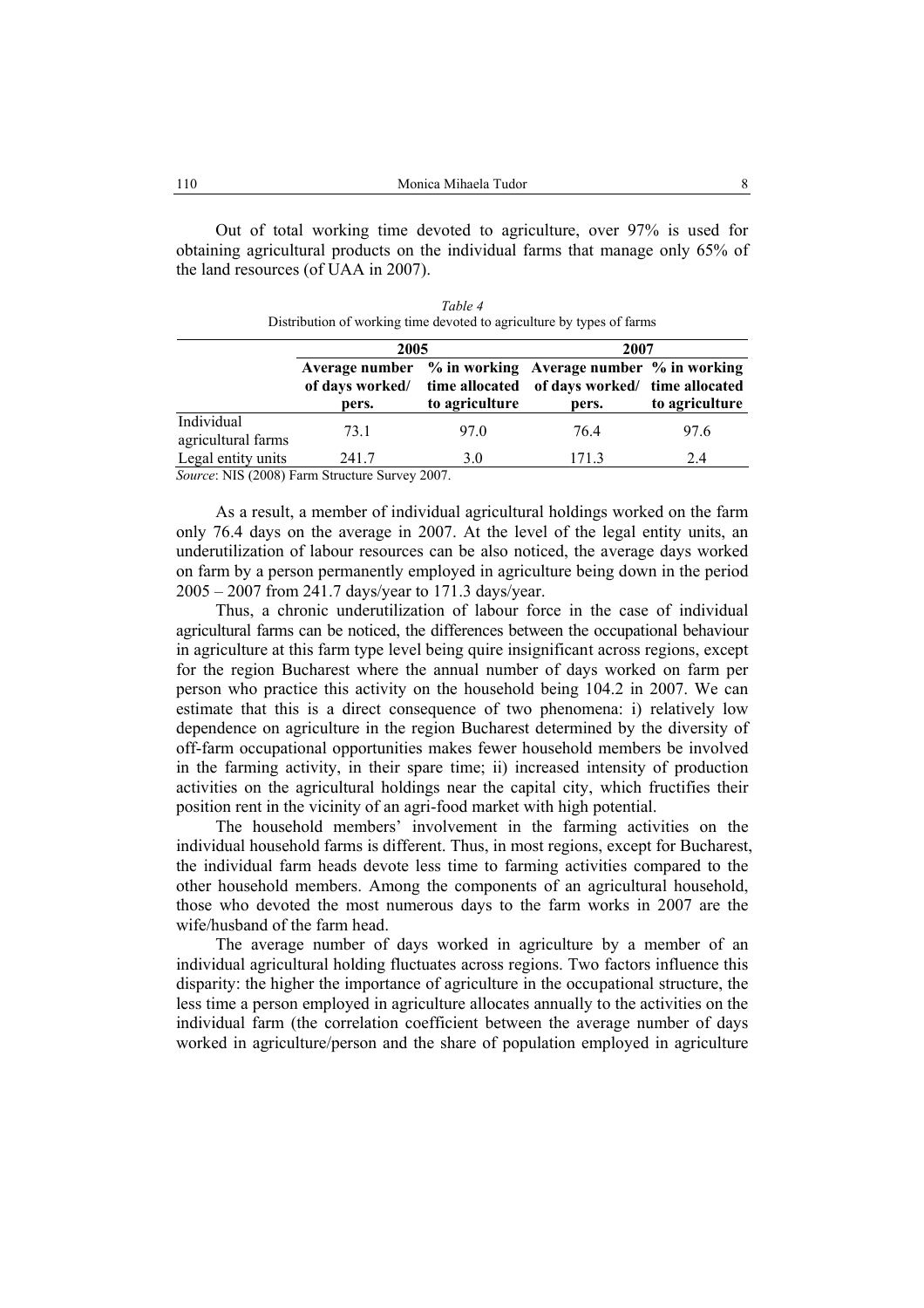in total employed population -0.605); the underutilization of working time on the individual agricultural holding lowers as far as the household members are involved in off-farm economic activities (the correlation coefficient between the average number of days worked in agriculture/person and the regional share of employees is 0.625 and the correlation with the cumulated share of the population employed in industry and construction is 0.605).



\*) other family members of the individual agricultural holding are: son/daughter, son-in-law/ daughter-in-law, grandson/granddaughter, father/mother, father-in-law/mother-in-law, brother/sister, brother-in-law/sister-in-law, grandfather/grandmother. *Source*: NIS (2008) Farm Structure Survey, 2007*.* 



The multifunctional development of the individual agricultural holdings (consisting of the occupational multiplication on the household) is one of the easiest means to increase the income sources and to efficiently use the available working time of the household members. Thus, according to the data from the farm structure survey in 2007, non-agricultural income gainful activities are performed on 21.7% of the total number of agricultural holdings. Out of the 853637 agricultural holdings in this situation, 851821 are individual agricultural holdings (that is 99.8%). The directions of the activity diversification at farm level focused on processing products of animal origin (31% of farms developing initiatives in the field of milk processing and other 24% in meat processing) and on fruit and vegetable processing (grape processing takes place on 20% of farms and fruit and vegetable processing on 14% of farms). Agrotourism and crafts, which might fast find a solvent market, represent market niches that are still uncovered; only 0.2% and 0.4% respectively of the agricultural holdings developed related activities in these fields.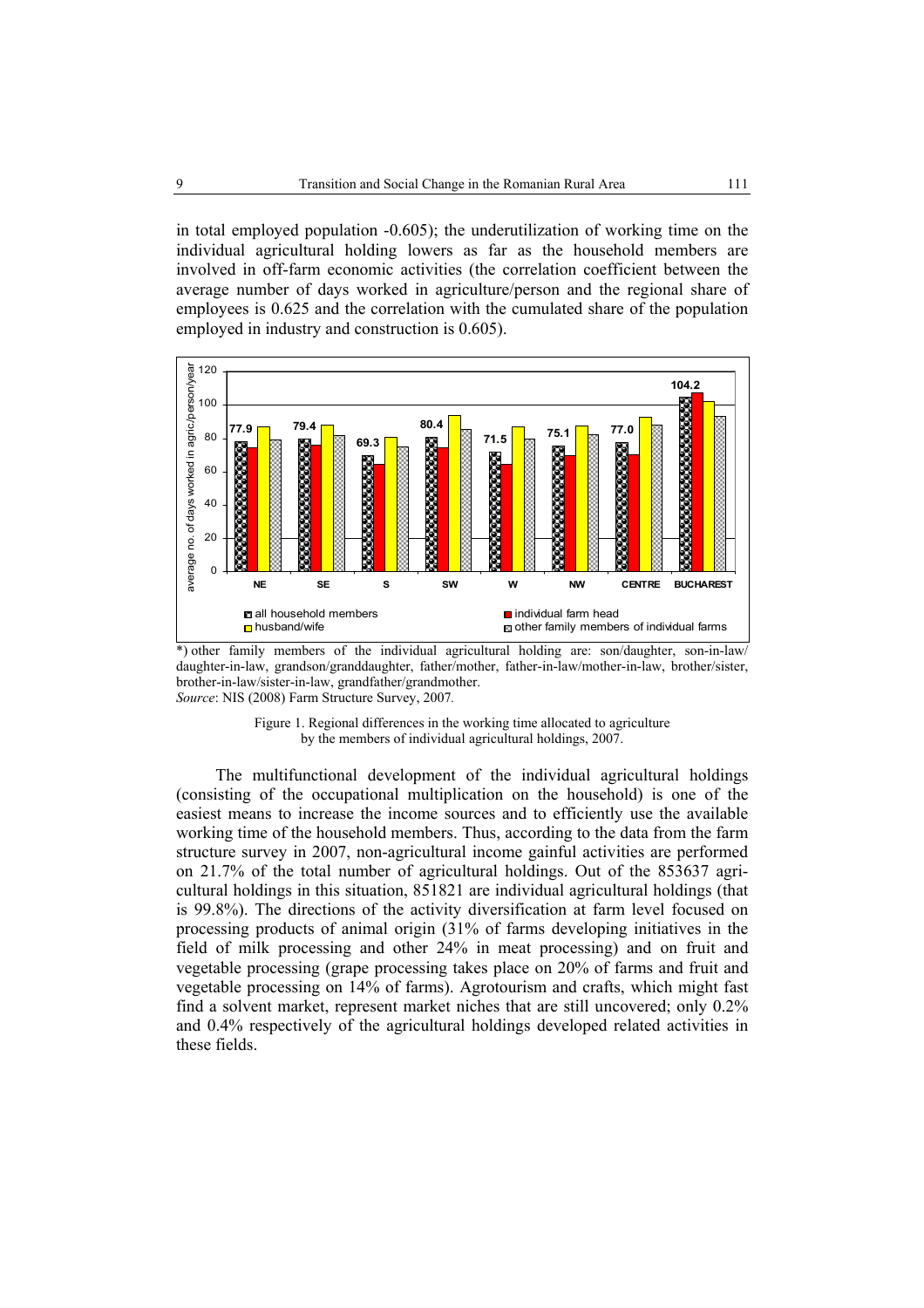## **6. INSTEAD OF CONCLUSIONS – THE INCIDENCE OF THE AGRARIAN STRUCTURE CHANGE UPON THE RURAL HOUSEHOLD INCOMES**

The changes induced by the transition to the market economy generated the change of the social paradigm according to which the society members place themselves on the social scale. While in the communist period, education and occupation were the main socially acknowledged criteria of individuals' hierarchy on the social scale, at present the main characteristics envisaged for the assessment of a person's position on the social hierarchy in Romania are closer to the capitalist pattern.



"rich", 39% of the respondents of the Public Opinion Barometer consider that the main characteristic that structures the Romanian society today is the *monthly income of the family*, followed by the accumulation of durable goods and the household wealth, both having a pronounced monetary character. Having in view this change of social vision on the self-assessment of the position in the system of social structures (poor, middle class, rich), a change already internalized by most society members, we consider it useful, in our approach, to try and determine the influence of the changes in the agrarian structures upon the rural household incomes.

The conclusions next presented are based on the correlative analysis between the regional evolutions in transition of two categories of variables:

– **The dependent variable,** considered relevant for the rural household members' self-positioning on the social scale: *Average monthly income per rural household*;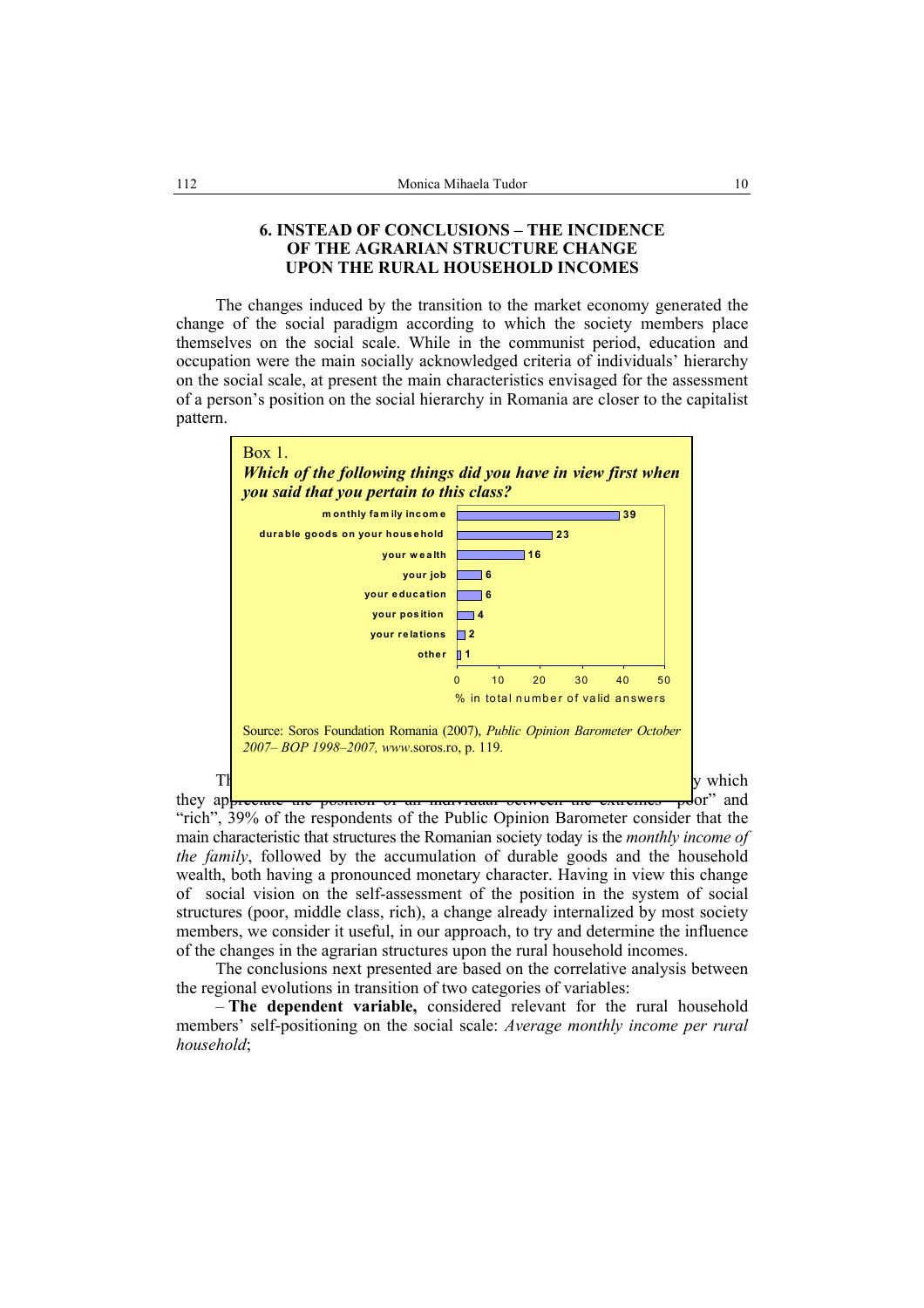– **The independent variables** describing the main evolutions of the agrarian structures in the Romanian rural area, with influence upon the household incomes: i) the average utilized agricultural area per individual agricultural holding, ii) *the share of population employed in agriculture in rural employed population*.

The statistical data from secondary sources at this disaggregation level, available until this moment, have in view the years 2002 and 2005 (Annex 2), enabling to highlight two sets of conclusions relevant for agriculture contribution to the Romanian rural household welfare:

• *The rural occupational structure significantly influences the level of rural household incomes*, a high share of rural employed population in agriculture generating low income levels, due to the poor performance of the individual agricultural holding, with a poor technical endowment and unable to invest in the development of a farming business. In this case, a reverse dependence relation can be also noticed between the percentage of rural employed population working in agriculture and the regional level of the average income of rural household  $(-0.675)$ ;

• The rural household incomes largely depend on the wage earning status of the household members, all the other components of the family benefitting from the remuneration of a household member's work (the correlation ratio between the average income per household at regional level and the specific weight of the salary workers in overall population by regions reaches 0.604);

• Given the fact that agriculture represents the main occupation in the rural area, the land resources of an individual holding – as basis of the agricultural production organization – should contribute to supplement the cash incomes of the rural household. However, the correlation coefficient between the average income of the rural household and the average size of the individual agricultural holding across regions reveals a slightly negative connection between these characteristics (- 0.142), demonstrating that an increase of the cash incomes of the rural household depends more on the off-farm activities rather than on the sale of farm products.

#### **REFERENCES**

- 1. Popescu, M. (2007), in *Economia rurală din România*, Gavrilescu, D., Violeta Florian (coord.) (2007), Terra Nostra, Iaşi.
- 2. EUROSTAT database 2009, http://epp.eurostat.ec.europa.eu/extraction.
- 3. Law 247/2005 *Law on the reform in ownership and justice, as well as certain related measures.*
- 4. Foundation for an Open Society *Rural EuroBarometer 2002, 2005.*
- 5. Soros Foundation Romania (2007), *Public Opinion Barometer October 2007 BOP 1998–2007*, www.soros.ro.
- 6. NIS (2008) *Farm Structure Survey, 2007.*
- 7. NIS (2006) *Farm Structure Survey, 2005.*
- 8. NIS (2004) *General Agricultural Census, 2002.*
- 9. NIS (2003) *Labour Force in Romania. Employment and Unemployment in the Year 2002.*
- 10. NIS (2006) *Labour Force in Romania. Employment and Unemployment in the Year 2005.*
- 11. OECD (2000) Evaluation of Agricultural Policies: Romania, MAF.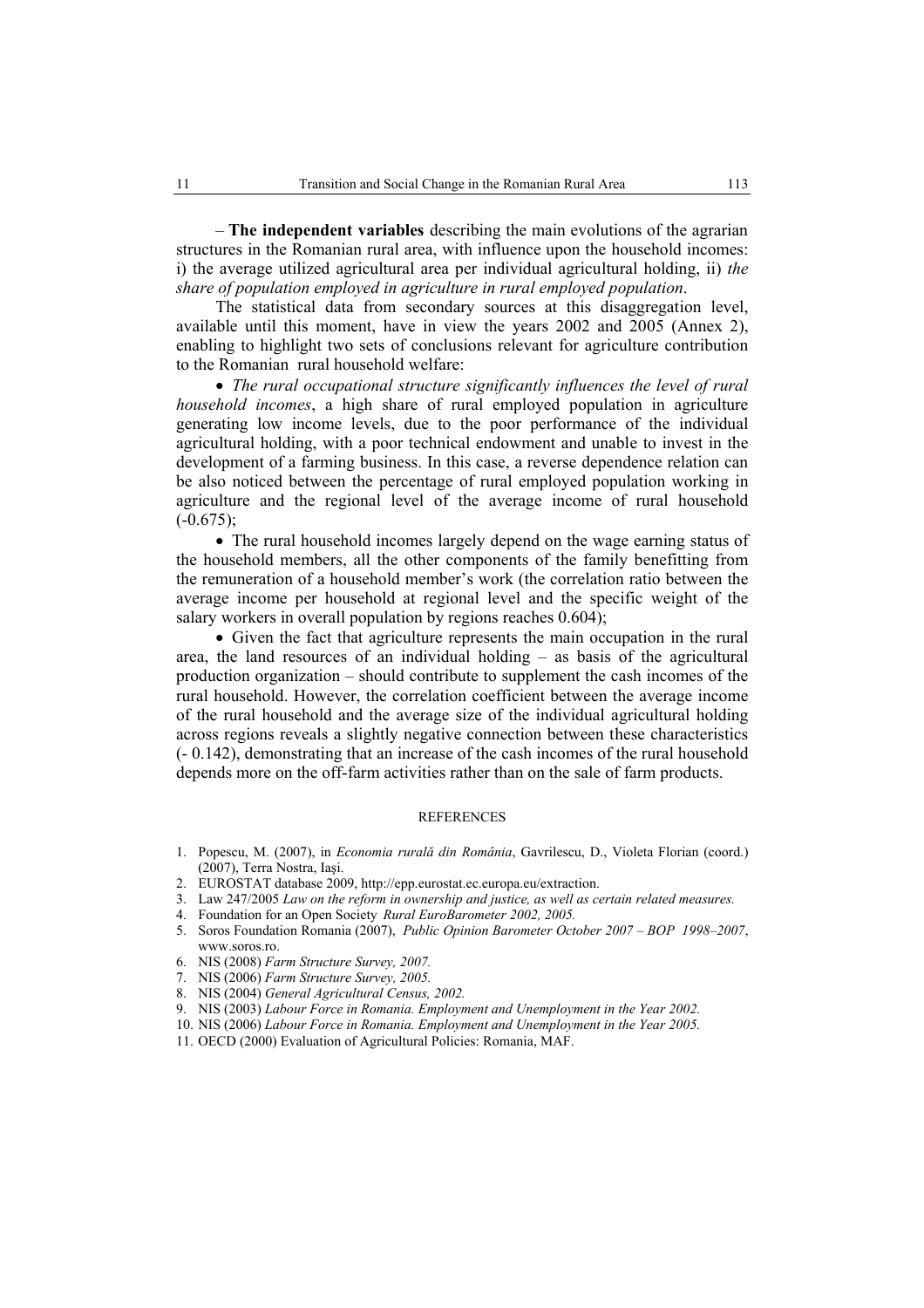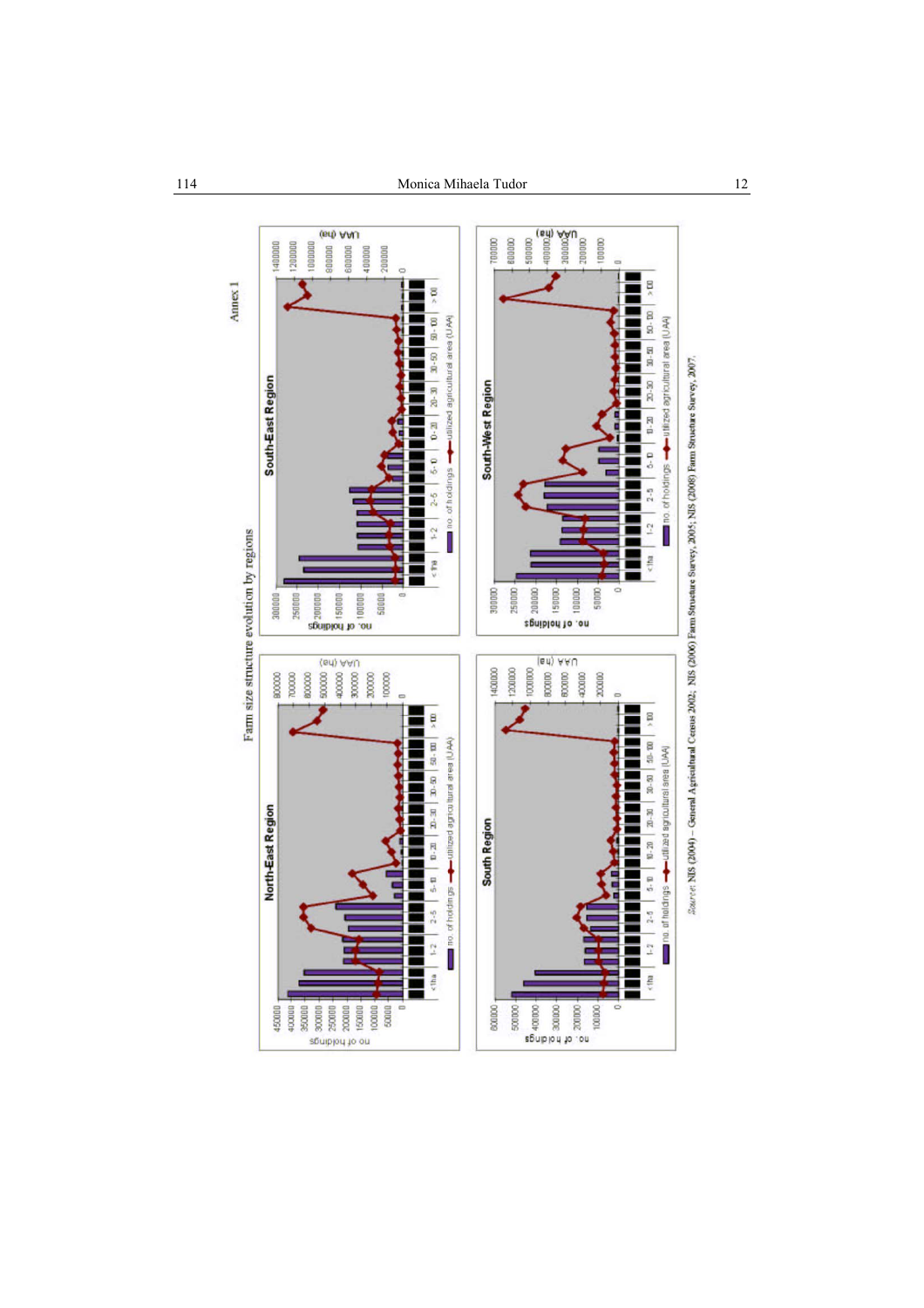